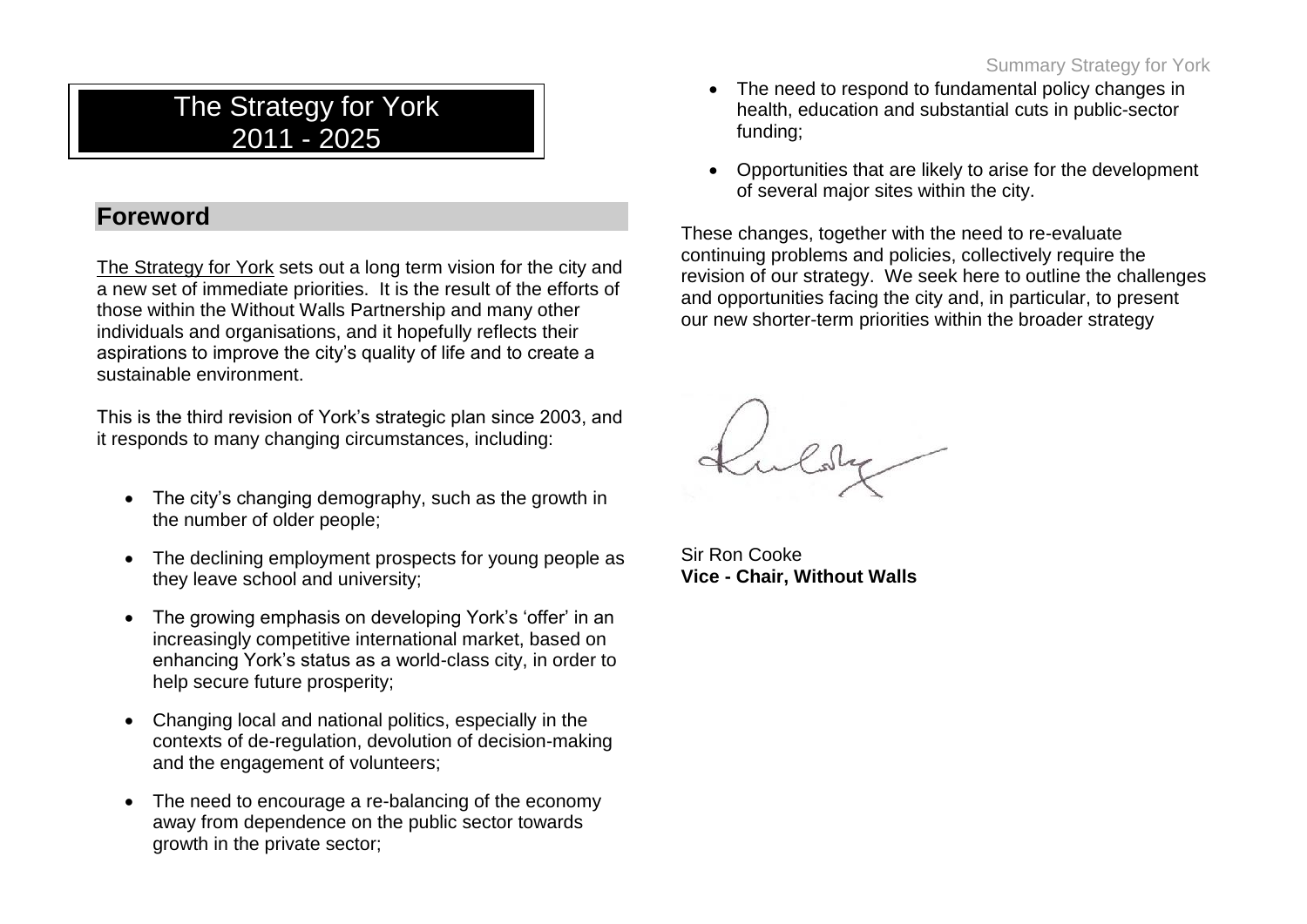# **1. Our Vision and Ambitions**

**York, a city making history**

#### **Making our mark by:**

- Building confident, healthy and inclusive communities
- Being a leading environmentally-friendly city
- Being at the forefront of innovation with a diverse and thriving economy
- Being a world class centre for culture, education and learning for all
- Celebrating our historic past and creating a successful and ambitious future



In order to ensure York is always an attractive place to live, work and visit, we have identified six strategic ambitions that include:

**We will…..**

- 1. Improve the physical and cultural environment of the city as a basis for community and economic development
- 2. Keep York"s employment levels high and economy buoyant by supporting local employers, entrepreneurship, developing a diverse and sustainable economy and balanced employment **structure**
- 3. Maintain community cohesion and develop strong, supportive and durable communities
- 4. Ensure the process of physical development is used to improve the environmental sustainability of the city, and that growth accommodates the challenges of climate change and other built and natural environmental challenges
- 5. Use York"s brand and position to promote the city within the regional, national and global network
- 6. Encourage partnerships within the city and beyond that benefit everyone and achieve mutual advantage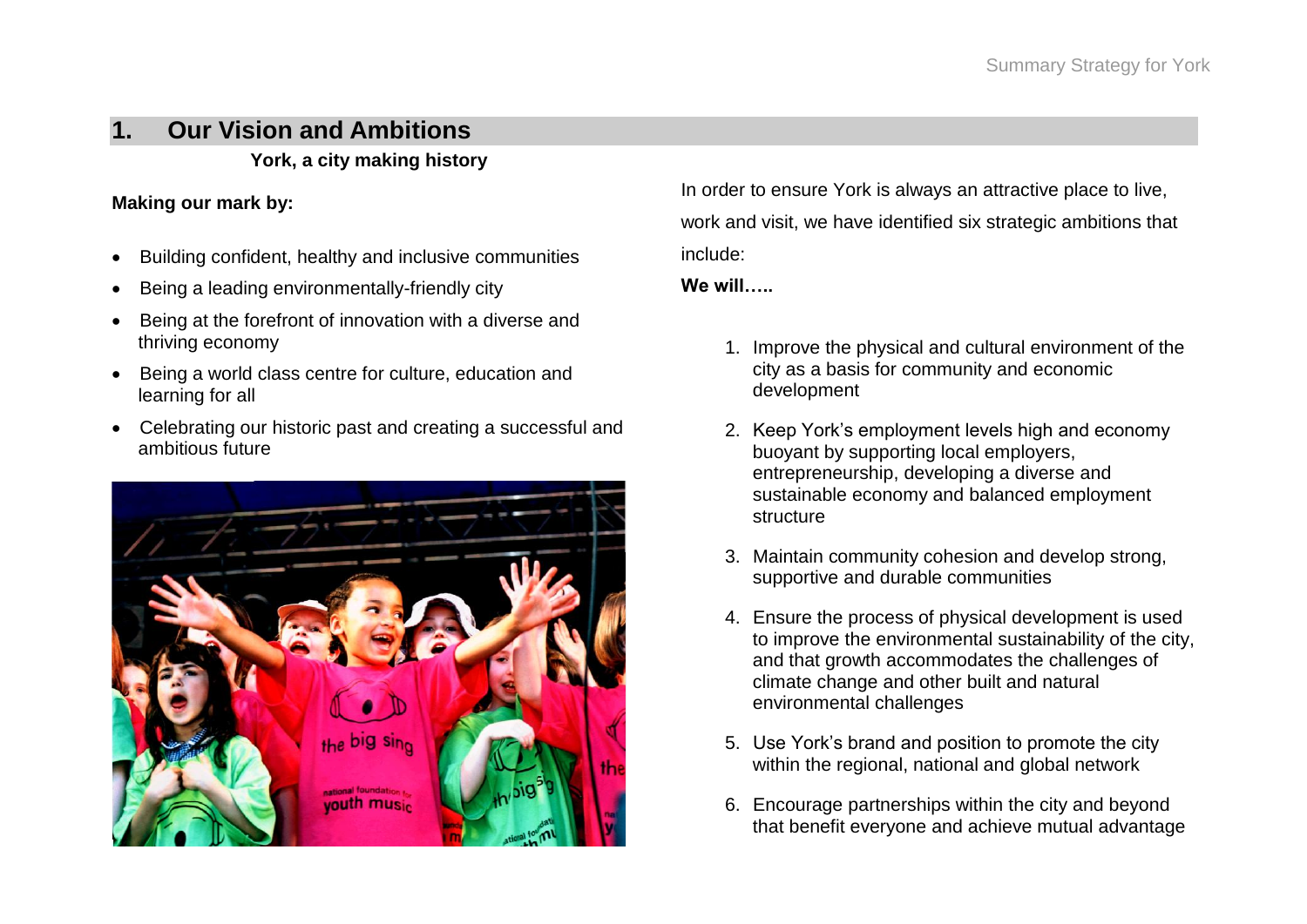## **2. Our Guiding Principles**

Without Walls partners are committed to making our way of life more sustainable, our communities more inclusive and enhancing the quality of life in the city. These principles will underpin all of our improvement priorities as a partnership going forward.

#### **Inclusion and enrichment**

York offers a superb quality of life to residents and welcomes millions of visitors each year. The city enjoys high levels of civic participation and satisfaction from residents. There is also a higher than average number of voluntary and community groups, which are all good signs of an inclusive city. However, we know that there are pockets of deprivation and inequality within some wards and that not all services are accessible to those with disabilities. There are also some groups who do not always feel included or welcome and we are not a city free from racism. In addition York"s population is changing. York has the second fastest population growth in the UK. There are increasing numbers of older people, rising student numbers and more people with disabilities or from different ethnic backgrounds.

York"s key characteristic is the human scale of the city and it is important that residents and visitors alike to find York enlivening, welcoming and safe. A place where all people feel able to have their voice and point of view heard and respected. We want to be a city of neighbourhoods and communities that are tolerant and respectful, where everyone is treated fairly and there is a sense of belonging. In order to achieve this we need to gain a better understanding of the inequalities that exist and work together to address them. We will also need to target resources to the areas and groups in most need in order to reduce disadvantage and bridge the inequalities gap.

We also need to anticipate future challenges and opportunities linked to demographic change, in terms of demand for services and workforce supply. Increased demand for services, particularly health and social care, will require careful planning.

#### **Reducing our environmental impact**

York has the potential to lead the way in environmentally sustainable living. We aim to demonstrate strong performance in reduction of carbon emissions, more efficient use of resources and protection and enhancement of the built and natural environment.

As a historical city, York presents distinctive challenges with regards to energy conservation and related issues such as transport planning. To succeed requires combining economic and employment growth with reduced environmental impact as well as placing expectations on individuals to adjust their behaviour. Our climate change strategy will encourage employers and individuals to meet their responsibilities. This will create challenges that involve everyone.

In order to tackle climate change, air pollution, rising food and fuel bills, resource depletion and population growth, Without Walls will focus on the energy efficiency of homes and buildings, sustainable energy and waste management. In addition, measures to support smarter travel, low carbon economy and lifestyles will be developed alongside sustainable planning and land use. Partners will also focus on actions that will enable us to prepare for living with the effects of climate change.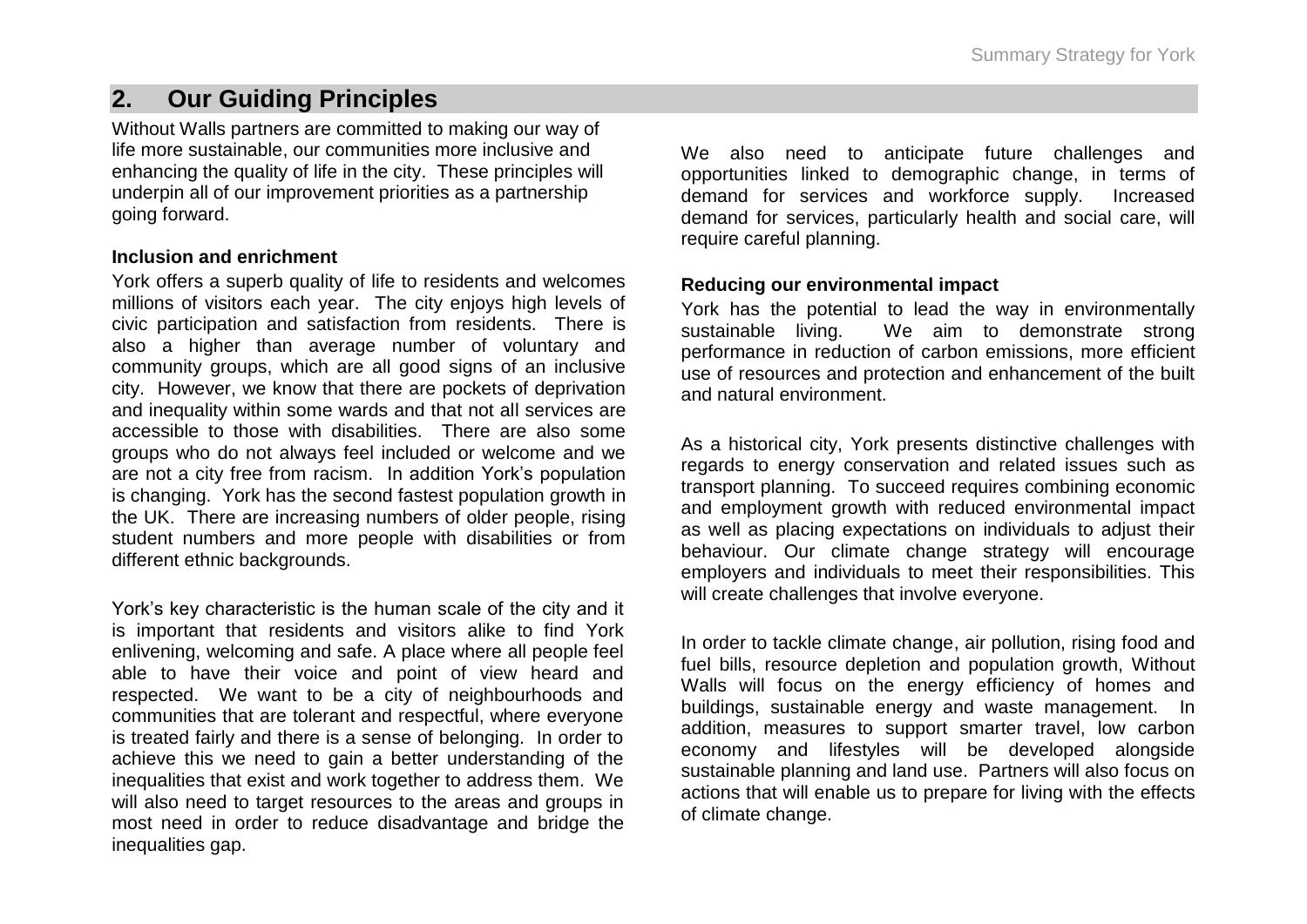York has an outstanding built and natural environment, with iconic world class heritage. York"s distinctiveness needs to be used to attract further investment and sustainable growth, without compromising what makes the city attractive. A key challenge will be to better reveal the principle characteristics of York and to effectively manage the impact of growth on the built and historic character of York in the future.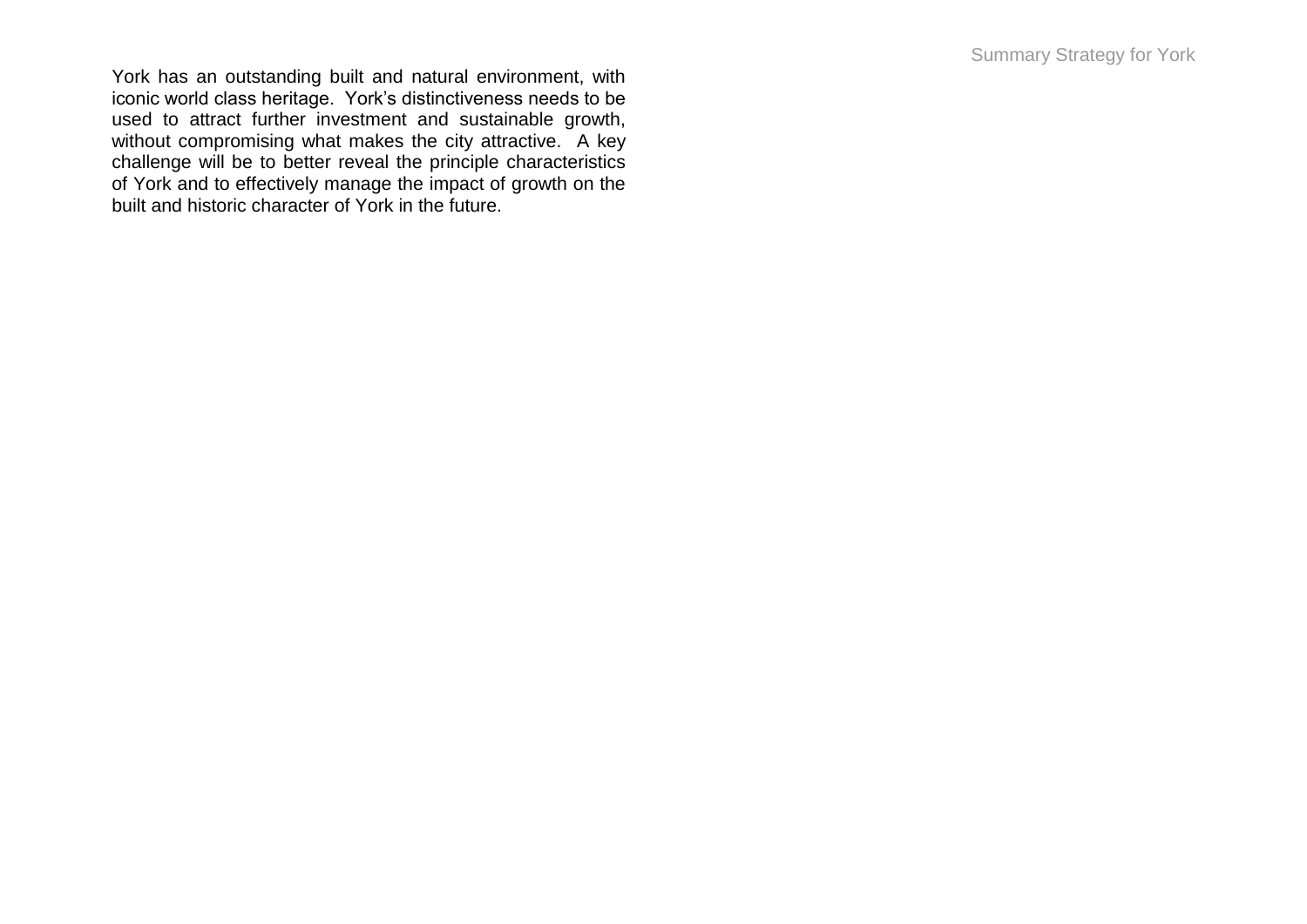# **3. This is York**

York, the place, offers a superb quality of life and distinct combination of scale, physical heritage, unbroken historical lineage, green space, social and cultural activities and academic excellence. Put simply the overall quality of life and sense of place that the city offers defines its distinctiveness and provides it with a competitive advantage.

#### **Culturally York…..**

- is a vibrant and cosmopolitan city with an international brand and reputation
- has a rich history, drawing over 7 million visitors a vear with the busiest national museum outside London and acts as a regional gateway to culture
- has two universities, one of which is recognised as being within the top world 100
- is one of the best connected cities nationally
- is bidding to become a UNESCO Creative City for the Media Arts with over 250 businesses in this sector
- is a "City of Festivals" with over 40 festivals and something special happening every month that contribute over £300m annually to the North Yorkshire economy.

#### **Economically, York…..**

- Has a strong economy, including major employment sectors in public services, financial services, catering and tourism.
- Has an increasingly modern and dynamic economy and as a nationally designated Science City has a growing Science and Technology base, bringing the need for new skills and learning opportunities.
- Has a high employment rate and despite the recession, unemployment remains low.
- Has a highly qualified workforce, with a significantly higher proportion of the working age population qualified to Level 2, 3 and 4 than the regional or national average.
- Has a strong, independent labour market, which does not depend on Leeds as a source of employment for its residents.
- With York Northwest, has one of the largest and most exciting developments capable of making an economic impact regionally and beyond. The site has the potential to be an outstanding development of national significance (with its Accelerated Development Zone potential)
- Has house prices that exceed the regional average and are just below the national average, with private sector rents more than 100% higher than weekly rents in the social sector. Making the move from rent to buy difficult.
- With major developments at Heslington East (university) Castle/Piccadilly, Hungate, Terry"s, Nestlé South and Derwenthorpe, having the ability to build on York"s regional significance.

### **Socially, York…..**

- Is experiencing substantial population growth, with projections that between the base date of 2006 and 2031 there will be a 30% population increase. This would bring the projected population for York by 2031 to 249,500.
- Enjoys high levels of civic participation and satisfaction from residents regarding York as a good place to live.
- Has levels of deprivation that are decreasing, however there are pockets of deprivation in Westfield, Clifton, Hull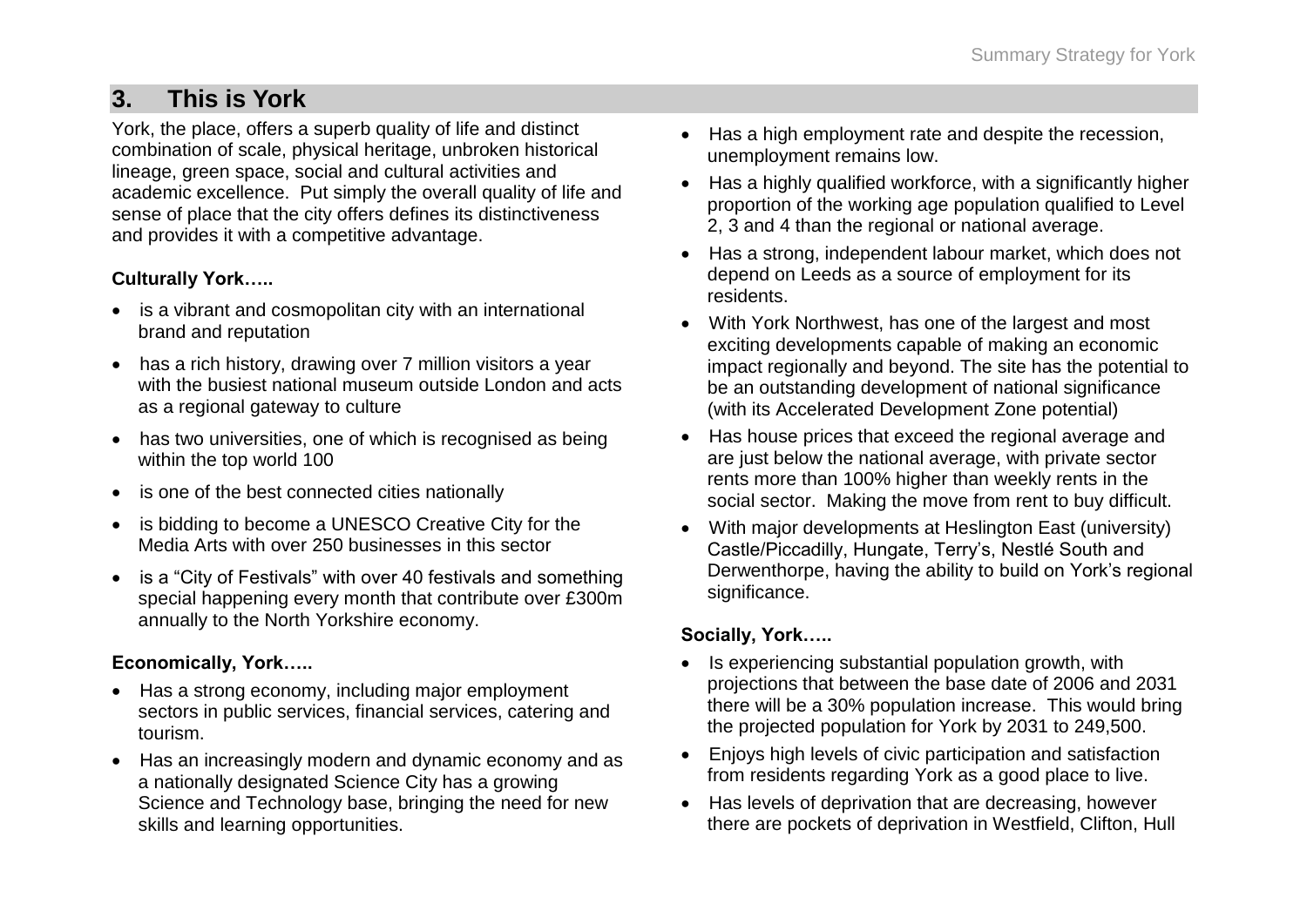Road, Guildhall and Heworth Wards that fall within the 20% most deprived in England.

- Is a safe place to live, with overall crime rates falling consistently in recent years to below regional and national averages.
- Has good life expectancy rates, with average life expectancy at birth higher than the regional and national averages.
- Has high rates of educational attainment, compared to the regional and England averages.
- Is conscious of its changing ethnic population and keen to embrace this as an opportunity
- Has a thriving third sector, with over 1,000 groups working in the city and contributing 1.5-3% of GDP

### **Environmentally, York…..**

- Is one of only five historic centres in England that has been designated as an Area of Archaeological Importance.
- Has a transport network that faces a substantial increase in the level of demand for it over the next 25 years.
- Has carbon emissions from end users that have begun to fall (from 1.3 million tonnes to just under 1.2 million tonnes).
- Boasts a range of sites and habitats which provide for some of Britain"s rarest breeding birds (e.g. Corncrake, Wood Lark and Tree Pippit) and a diverse range of plant life, recognised as being of exceptional nature and conservation value.
- Has eight Sites of Special Scientific Interest (SSSI). Two of which (Strensall Common and Derwent Ings) are also of international importance.
- Has 86 non-statutory sites of importance for nature conservation and 4 local nature reserves.

• Is environmentally aware, though keen to do much more to protect the environment and engage in the climate change agenda by looking to reduce the average resident"s carbon footprint by 80% by 2050.

In considering York's future a range of 'givens' exist. These include:

- York is going to grow.
- The special characteristics of York cultural, built and natural environment – must be enhanced.
- Our total population will grow and its composition will change.
- The level of inward commuting will continue to increase.
- We will need to plan beyond our boundaries in order to address our housing and skills needs.
- The need to tackle climate change, air pollution, rising food and fuel bills, resource depletion and build resilience to a changing climate.

The major challenges presented by these planned and predicted developments include:

- How to grow the local economy in a smart and sustainable way, with organic growth of existing businesses being particularly vital.
- Ensuring all residents and neighbourhoods share in the city"s economic, environmental and social well-being.
- Making sure that skills gaps and low aspiration are addressed to minimise economic differences and ensure that local employers have a workforce with the required skill levels.
- How housing, especially low cost/affordable and family housing, can be provided within the city and beyond to meet expected economic and population growth.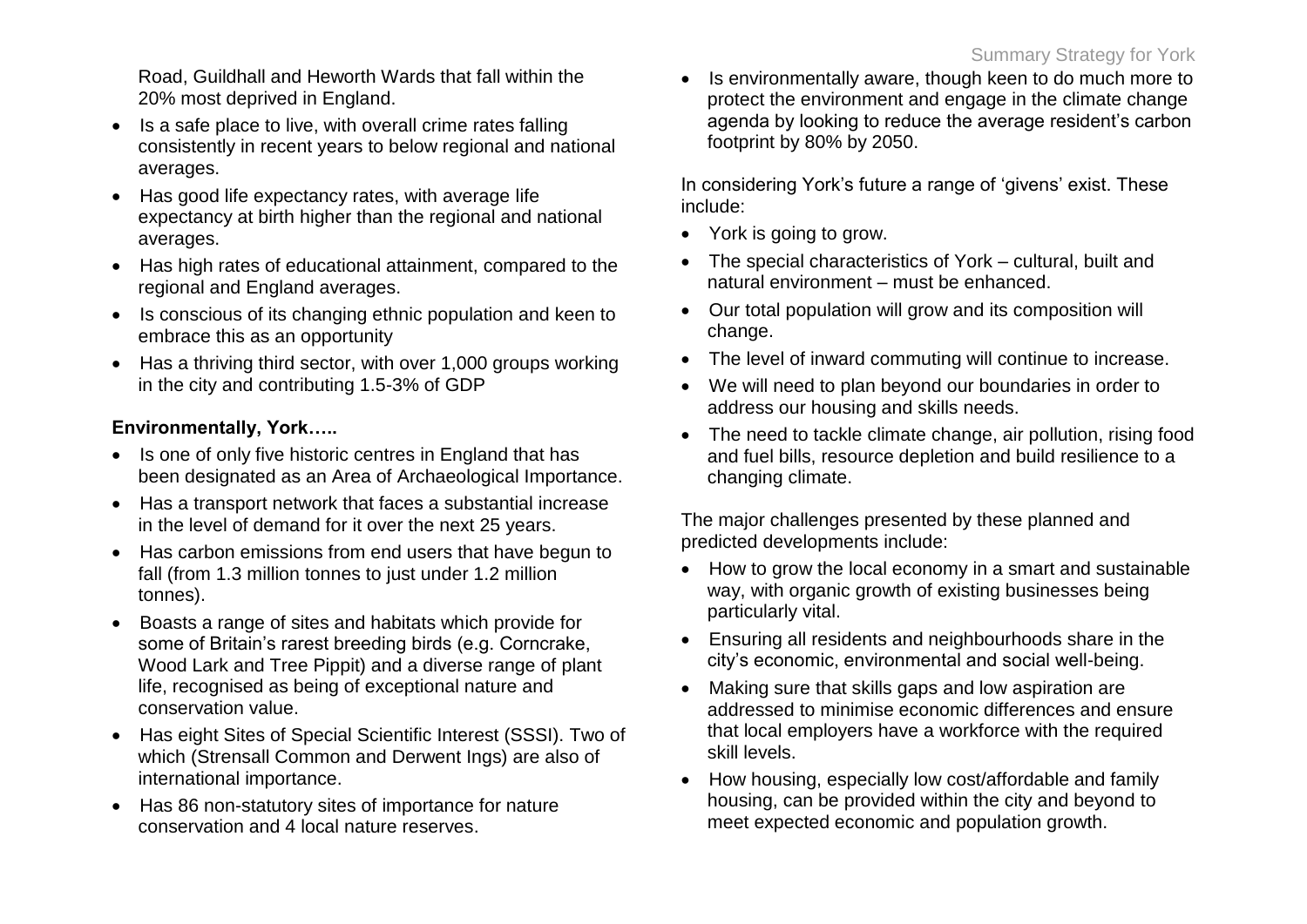- How to improve travel and transport to address congestion and increase connectivity and accessibility.
- How best to develop key sites to provide for the long term sustainable future of the city.
- How York positions itself within the Leeds City Region and York and North Yorkshire sub -region.
- How to access resources to drive ambitions when the city has a low resource base, including investment in the public realm.
- How to rebalance the economy, from one of over dependence on public sector employment and increase self employment and the number of new business start ups.
- As a net importer of workers, to develop the city"s role in influencing the learning and skills needs of individuals from York"s hinterland.
- Ensuring the right infrastructure (physical, social, health, education, emergency services, energy etc) and public realm is identified to meet the long term needs arising out of new development and that they are resilient to the effects of climate change .
- To explore opportunities to share facilities between service providers.
- Exploring how infrastructure can be delivered at a time of tightening public finances (including how developer contributions such as S106 agreements can help).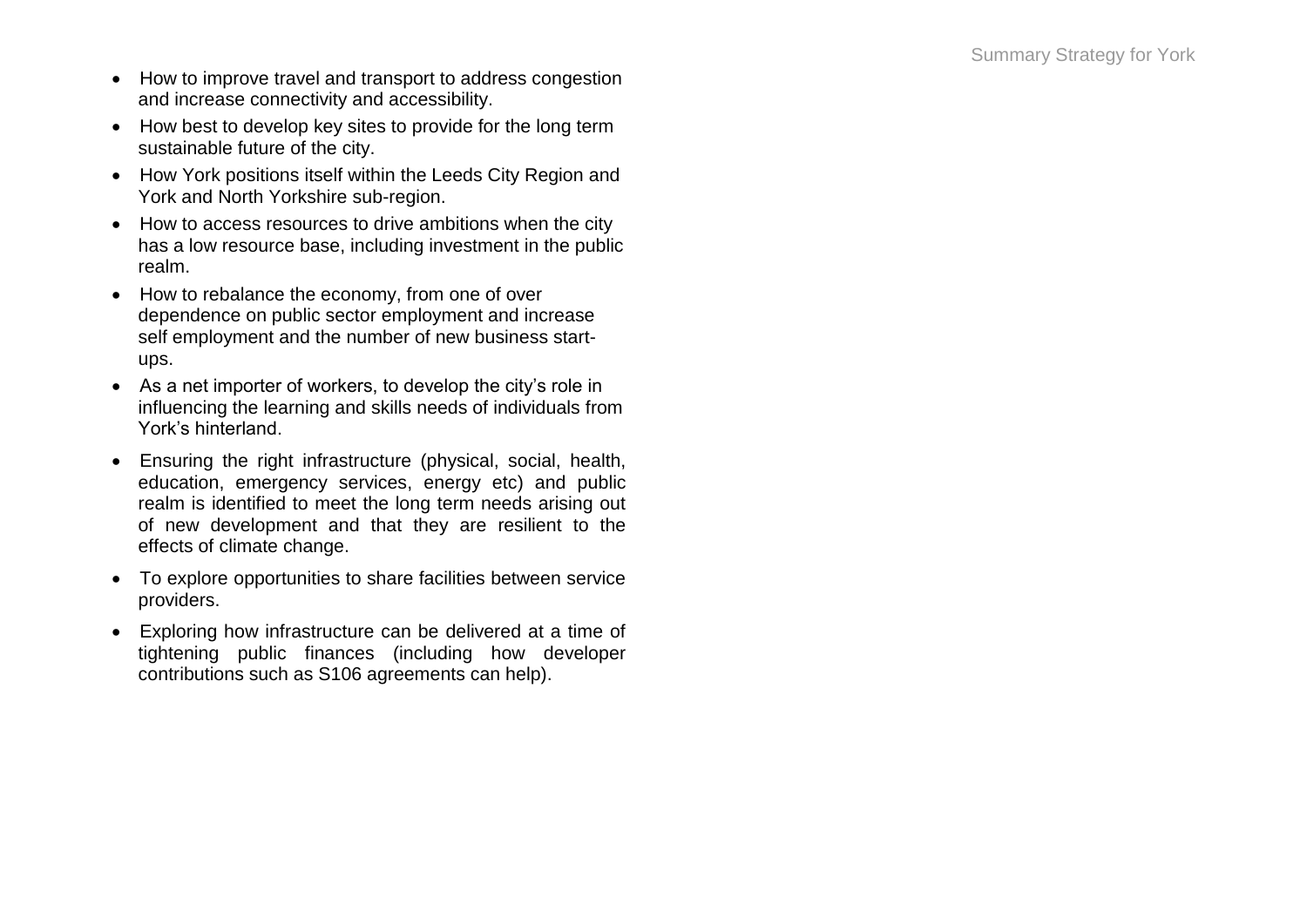## **4. Partnership Commitments**

The following pages aim to summarise the contribution of the many delivery partnerships in the city in response to the challenges and opportunities facing York. More detail regarding their aims, actions and success measures can be found on the relevant theme page of the Without Walls website (yorkwow.org.uk).

#### **York - The Sustainable City**

The past 20 years have seen a growing realisation that the current model of development is unsustainable. In other words, we are living beyond our means. Based on the city"s ecological footprint, York residents are living as if they have three planet"s-worth of resources, instead of just one. We cannot continue to put this stress on our already depleted resources and environmental systems such as water, land and air, especially as the world's population continues to increase.

Our long term objective is that:

**York will be a leading sustainable city by demonstrating strong performance in tackling climate change, resource efficiency, environmental protection and enhancement (natural and built environments), sustainable transport and quality of life for all, and whilst respecting its special qualities and capacity for growth accordingly.**

There are significant challenges to overcome including:

- Climate change and unsustainable use of resources
- Traffic congestion and air and noise pollution
- The need to reduce waste and recycle more
- The risk of flooding in a changing climate
- Ensuring that development to meet the demand for homes and enterprise respects the special qualities and distinctiveness of York
- Loss of biodiversity

Our priorities going forward will be to:

- 1. Change the way we live and work in York by promoting and embedding sustainable lifestyles that will have a positive effect on the natural and built environment;
- 2. Conserve the natural environment in York for the enjoyment of everyone;
- 3. Define and communicate the special qualities of York and the distinctiveness of the city and ensure that development and growth strengthen these qualities;
- 4. Promote pride of place amongst local residents and support them in improving the quality of their communities.
- 5. Develop sustainable means of travelling within, from and to York that meet the needs of residents, visitors and the economy
- 6. Be a city with low levels of pollution and waste production and high levels of recycling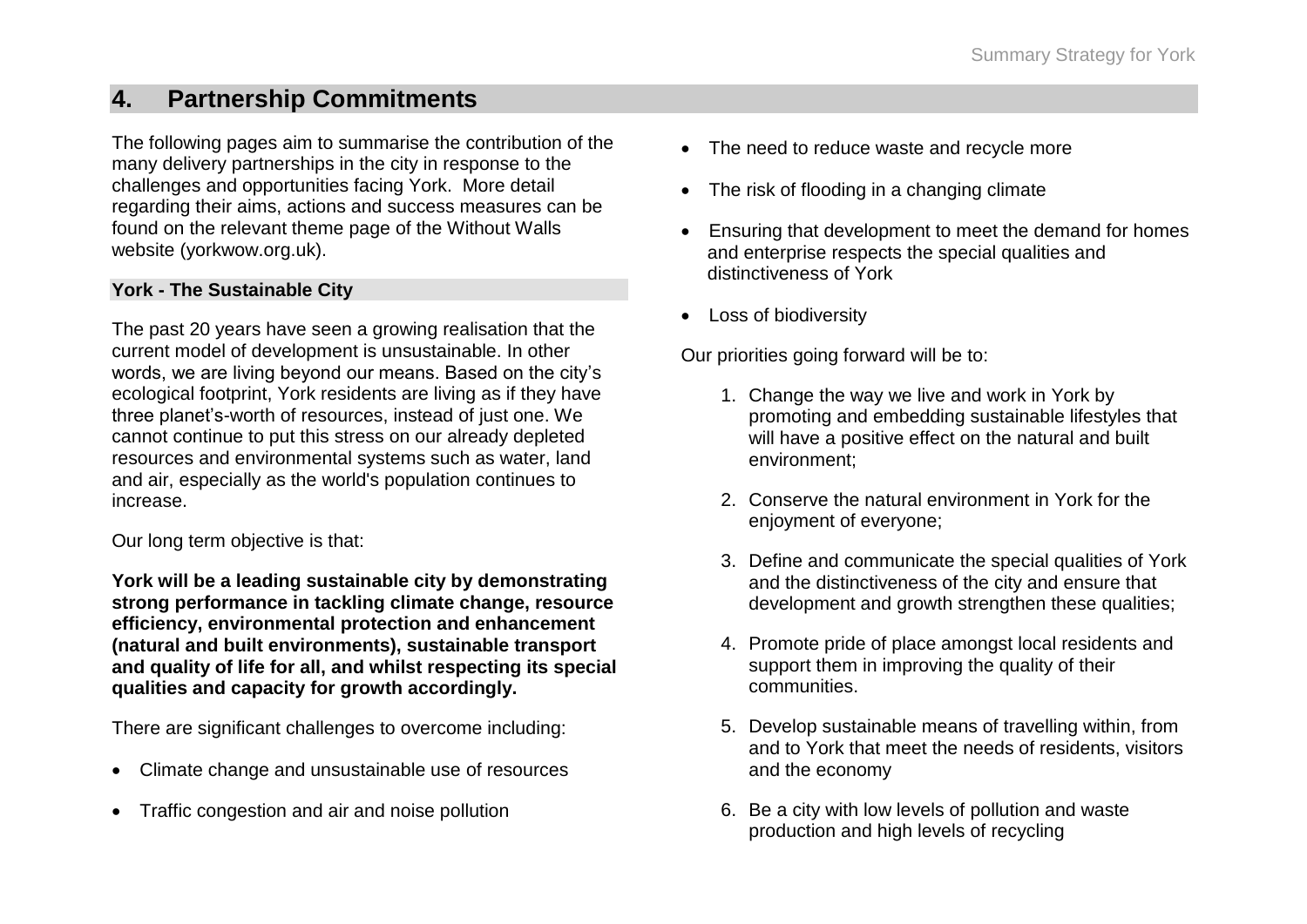#### **York - The Thriving City**

Maintaining economic growth and a strong, well balanced economy will be crucial to the future success of the city. York has been confirmed as the North's most buoyant city and is well placed to contribute to national economic recovery. However, we have challenges to address, including:

- Significant reliance upon public sector employment, highlighting the need to encourage private sector investment and employment
- Increasing competition in leisure business and tourism markets
- Skills gaps and barriers to work facing York residents in an increasingly specialised workplace environment
- The need for a modern, uncongested transport infrastructure and improved international travel connections to meet the needs of a modern, knowledge based economy
- Balancing a successful economy with high environmental standards and quality of life.

Our long term objectives are to enhance the economic wellbeing of the city by:

- **Being at the forefront of innovation and change with a prosperous and thriving economy**
- **Supporting the progress and success of existing businesses and encouraging new enterprises that will sustain high employment rates**

#### **Ensuring that all sections of the community are able to benefit from economic opportunities**

Our priorities going forward will be to:

- 1. Facilitate the growth of established businesses as well as encouraging new enterprises in York
- 2. Facilitate a positive local business enabling environment to enable the local economy to respond positively following the recession
- 3. Enabling all sections of the community to benefit from business and economic opportunities

### **York - The Learning City**

Education is key to economic and social success. Our objectives are to ensure that:

- **All those who live and work in York have the education and skills that will enable them to reach their full potential, play an active part in society and contribute to the life, culture and economic well-being of the city**
- **York is seen as both a nationally and internationally recognised centre of excellence for education and training with an exemplary commitment to lifelong learning and an aspiration to stimulate a culture of enterprise, innovation and creativity that is second to none**

Of UK cities, York has comparatively high skill levels, with nearly 41% of working age residents having skills at NVQ level 4 or higher and only 7.9% of all residents with no formal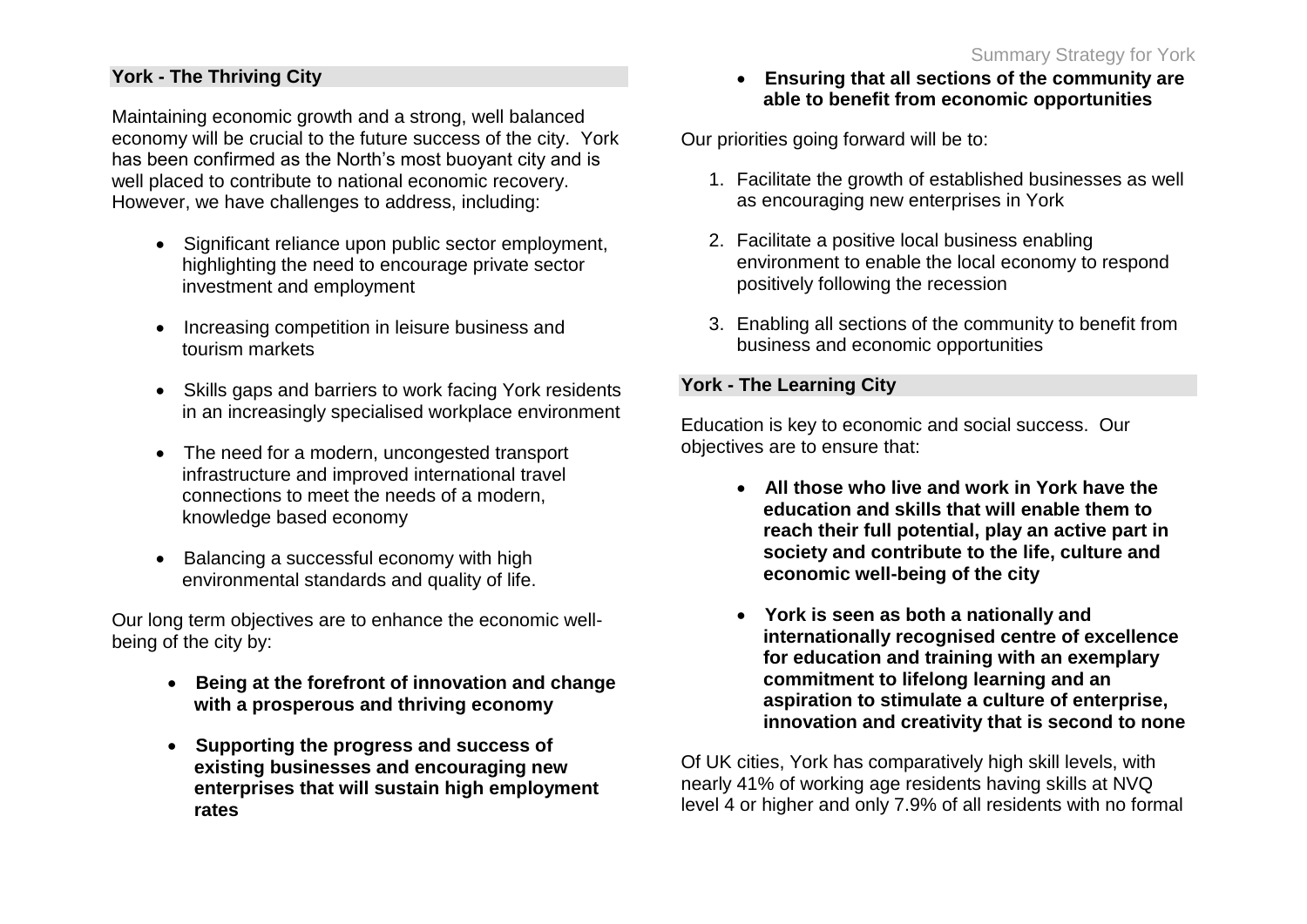qualifications. However, the city also faces challenges including:

- Poor levels of enterprise activity, including the lowest self-employment rate in the sub-region
- As a net importer of workers, York"s residents face increased competition for jobs
- 12.8% of children and young people are living in poverty, many in lone parent families, amongst whom there is a high level of unemployment or economic inactivity
- Whilst the number of young people not in education, employment or training (NEET) are low, a significant proportion of NEET young people have learning difficulties and disabilities

Our key priorities going forward will be to develop:

- 1. Skills for sustainable economic growth to attract and nurture knowledgeable, skilled and creative people of all ages to meet the needs of a changing economy and job market
- 2. Skills for enterprise and an enterprising culture to stimulate business start-ups, self-employment and an enterprising culture to match the city"s growth ambitions
- 3. Skills for employability and financial inclusion to tackle pockets of underachievement, lower level skills & non-participation in education, training and employment, particularly amongst the most disadvantaged and vulnerable communities. This will enable all residents to access business and

employment opportunities and maximise their life chances

4. Learning for personal, social and community development - to continue growing a thriving and vibrant lifelong learning culture in York, in order to maintain a balance of both formal and informal learning opportunities

### **York – A City of Culture**

York is a vibrant and beautiful city with a wide range of cultural and heritage assets, excellent open spaces and a broad programme of cultural activity, festivals and events. Our objective going forward will be:

**Build on the creative assets of the city so that York's cultural contribution is maximised and our city's culture is recognised nationally and internationally.**

**We want York to:**

- **Develop an economy where culture is a major driving force**
- **Take its place with other European cities known for their cultural attractions**
- **Provide the maximum number of opportunities for fun and inspiration**
- **Be a city where people take part in culture as a matter of course**
- **Be a city whose public spaces welcome cultural activity**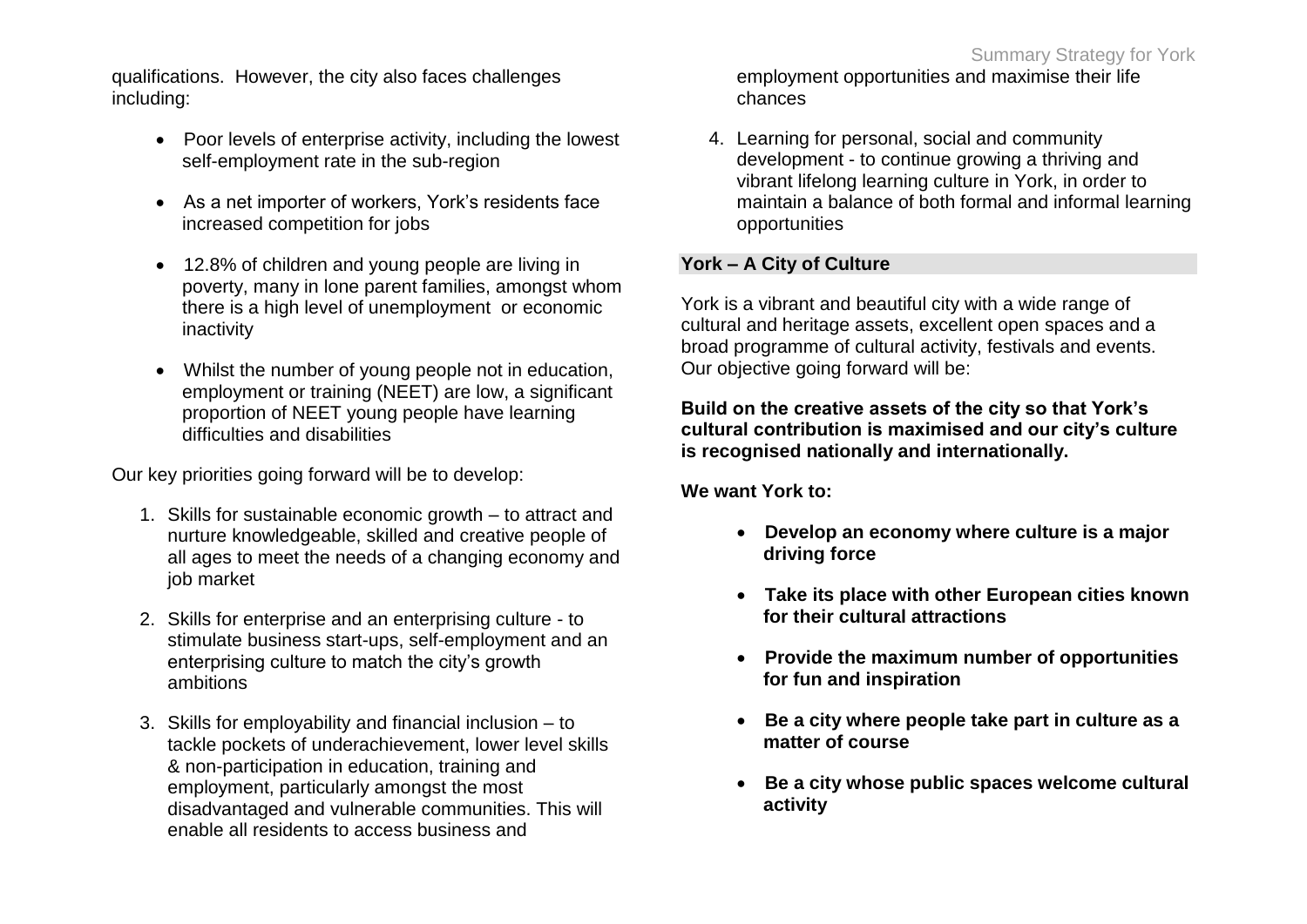**Invest in creative and cultural businesses to secure sustainable economic development**

In spite of York"s attractive environment and status as a "special" historic place, there are issues of development that need to be addressed:

- We need to keep pace with other European cities in improving our cultural offer for residents and visitors
- Although participation rates in cultural activity compare favourably with national data, there are many groups of people in York who do not get involved. We need to focus on these groups to get more people involved in cultural activities
- Improving our cultural offer through investment in the built fabric of our cultural institutions, heritage assets, our public realm and our intellectual and artistic skills. Not only would such investment allow us to reach the status of a "city of international significance" in cultural terms, but would also reap benefits in terms of tourism, the creative sector and overall inward investment.
- Promote a positive, inclusive and active engagement with culture.

Our priorities for the future are to be:

- 1. Recognised internationally as a cultural city
- 2. A diverse, inclusive and cosmopolitan city
- 3. An active and participative city
- 4. A city of high quality spaces both public and private
- 5. A UNESCO Creative City for the Media Arts.

#### **York – The Safer City**

York is one of the safest cities in the UK and all partners engaged in community safety in the city are keen to ensure that this remains the case. Through the work of Safer York Partnership, York has seen a year on year reduction in crime for the last five years. The introduction of a Capable Guardian scheme, where agencies work together with the community at a neighbourhood level to tackle community safety priorities, has resulted in increased levels of public confidence and reduced fear of crime. Our objective is that:

#### **York will be a safe city by demonstrating strong performance in tackling crime, anti-social behaviour and the harm caused by substance misuse that affect quality of life for those who live, work and visit York.**

Although York is a safe city, there are still challenges to address including:

- Response to budget reductions of organisations engaged in delivering community safety
- Maintaining low levels of crime and disorder at a time when national trends predict increases across the UK
- Balancing the need to create a thriving night time economy in order to achieve economic growth with the need to reduce alcohol related violence in the city
- Legislative changes relating to crime and disorder reduction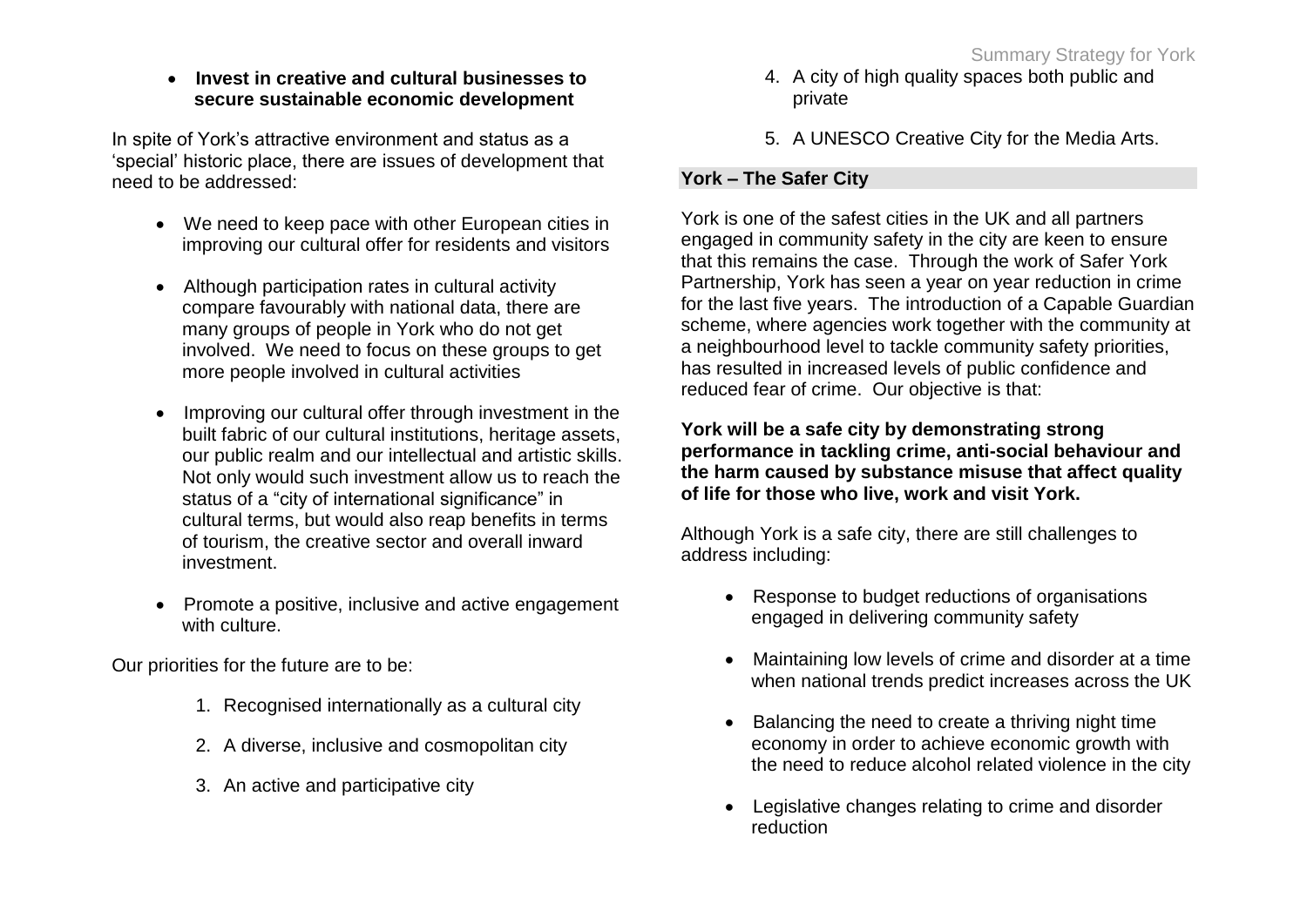In order to keep York safe our priorities are to:

- 1. Empower and encourage residents to actively participate in the life of the community and look out for their neighbours
- 2. Provide strong education programmes for children and young people aimed at encouraging social responsibility
- 3. Make certain that high visibility patrols and enforcement activities are swift and locally responsive
- 4. Overcome barriers of community cohesion and ensure that no-one is excluded
- 5. Involve residents, tourists and businesses in making York a safer city
- 6. Work with others to reduce drug and alcohol misuse in the city
- 7. Reduce the levels of anti-social behaviour in our neighbourhoods

### **York – The Healthy City**

Health is about being well physically, mentally and socially. This includes being able to do the things you need to do and being able to cope with change and what's going on around you. Health is something we use for everyday living, not the reason we"re alive. Our objective is to be:

**A city where residents enjoy long, healthy and independent lives, by ensuring that everyone is supported to make healthy choices and, when they need** 

#### **it, has easy access to responsive health and social care services.**

Although York has good life expectancy rates, there are still challenges to address, including that:

- There remains significantly lower life expectancy in the most deprived neighbourhoods of the city compared to the least deprived.
- Alcohol consumption is a significant health concern, both for the short term impact of excessive drinking on any one occasion and the longer term impact on conditions such as heart disease, stroke and some cancers.
- Teenage Pregnancy conception data for 2008 indicates a welcome decrease in teenage conceptions in the city. However, latest aggregated data for 2005-7 shows that there has been a rise in the under 16 rate with fewer conceptions ending in termination (56%). Particular wards have higher rates of teenage pregnancy and there is an apparent relationship with deprivation.
- Obesity levels are rising nationally and represent one of the biggest threats to future health for our population. Modelled estimates suggest that 23.7% of York adults are obese compared to 24.2% nationally.

Our priorities to improve health and well being in the city include to:

1. To further engage the community of York in the planning and development of health and social care services and pathways.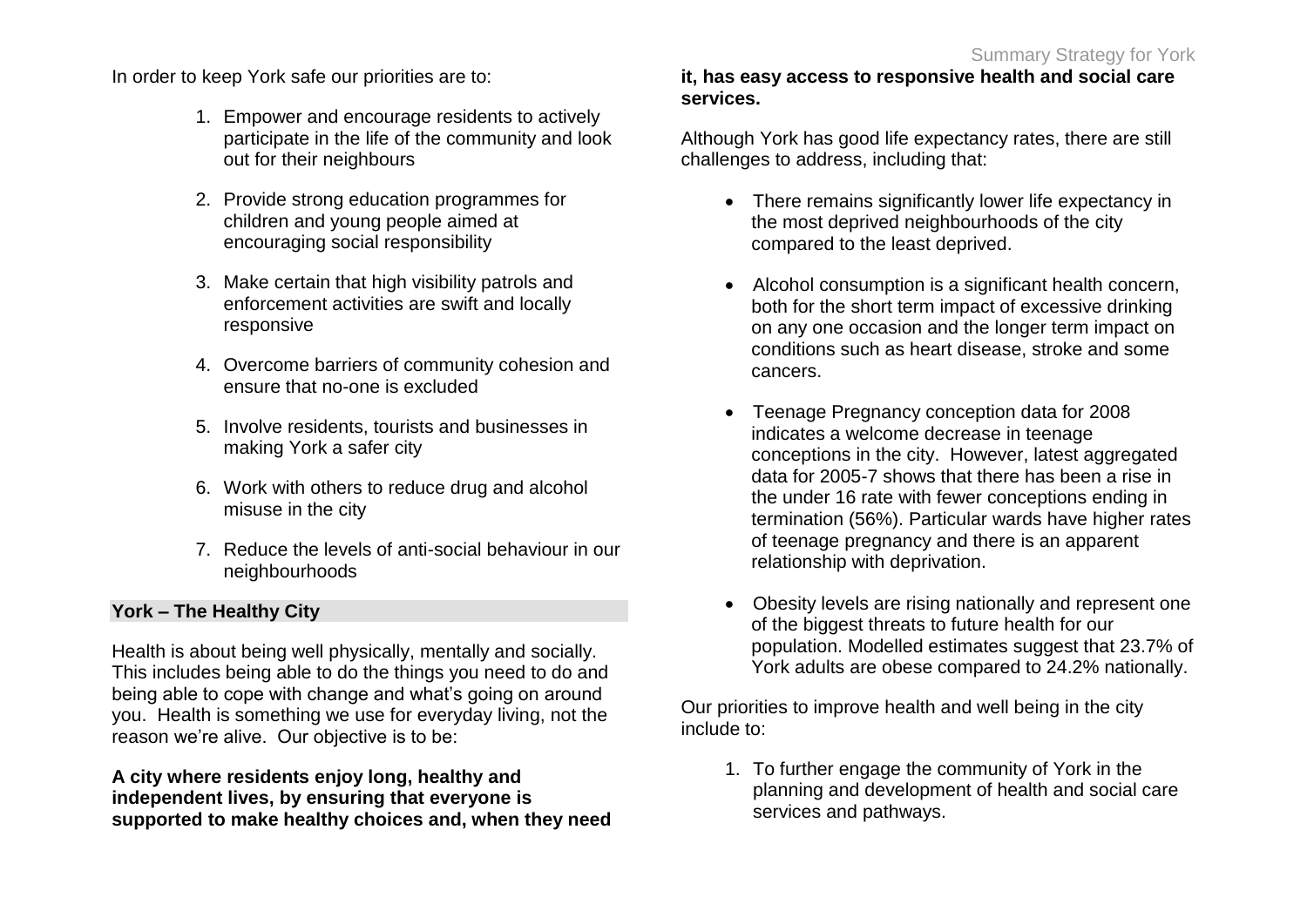- 2. To jointly commission health and social care services from a variety of providers to meet the needs of the population, combining the expertise and resources of the NHS, including GP commissioners, and Local Authority.
- 3. To identify and address inequalities in health outcomes and in the determinants of health.
- 4. To prevent ill health and promote well being by supporting individuals and communities to make healthy choices, with tailored interventions for those who are least likely to make these choices:
- 5. To make sure that those with risk factors or with ill health are identified as early as possible and offered appropriate treatment.
- 6. To support individuals and their carers to have choice and control in managing their condition and to be recognised as experts in their care.
- 7. To develop safe, effective, quality services in the right settings, as close to home as is possible and clinically appropriate.
- 8. To provide care in an integrated way that allows patients to navigate their care pathway smoothly. Where appropriate integrate services.
- 9. To plan ahead so that the employed and voluntary workforces are skilled and supported to meet future needs.

### **York – The Inclusive City**

York offers a superb quality of life to residents and welcomes millions of visitors each year. The city enjoys high levels of

civic participation and satisfaction from residents. There is also a higher than average number of voluntary and community groups, which are all good signs of an inclusive city. However, we know that there are challenges including:

- Pockets of deprivation and inequality within some wards
- It is estimated that one in four adults are affected by mental health problems
- Not all services are accessible to those with disabilities
- There are some groups who do not always feel included or welcome and there are isolated incidents of racism
- 12% of York's children live in poverty.

**Our objective for the future is to continue to develop and deliver a multi-agency strategy aiming to overcome inequality and exclusion. This work includes identifying and taking steps to remove some of the barriers that make it difficult for disadvantaged groups of people to access services and participate fully in the life of their neighbourhood and city. It also focuses activity on improving the quality of life of people in York's most disadvantaged groups and neighbourhoods.:**

Our priorities going forward will be to:

- 1. Strengthen community cohesion
- 2. Reduce poverty and disadvantage
- 3. Develop a thriving and sustainable voluntary sector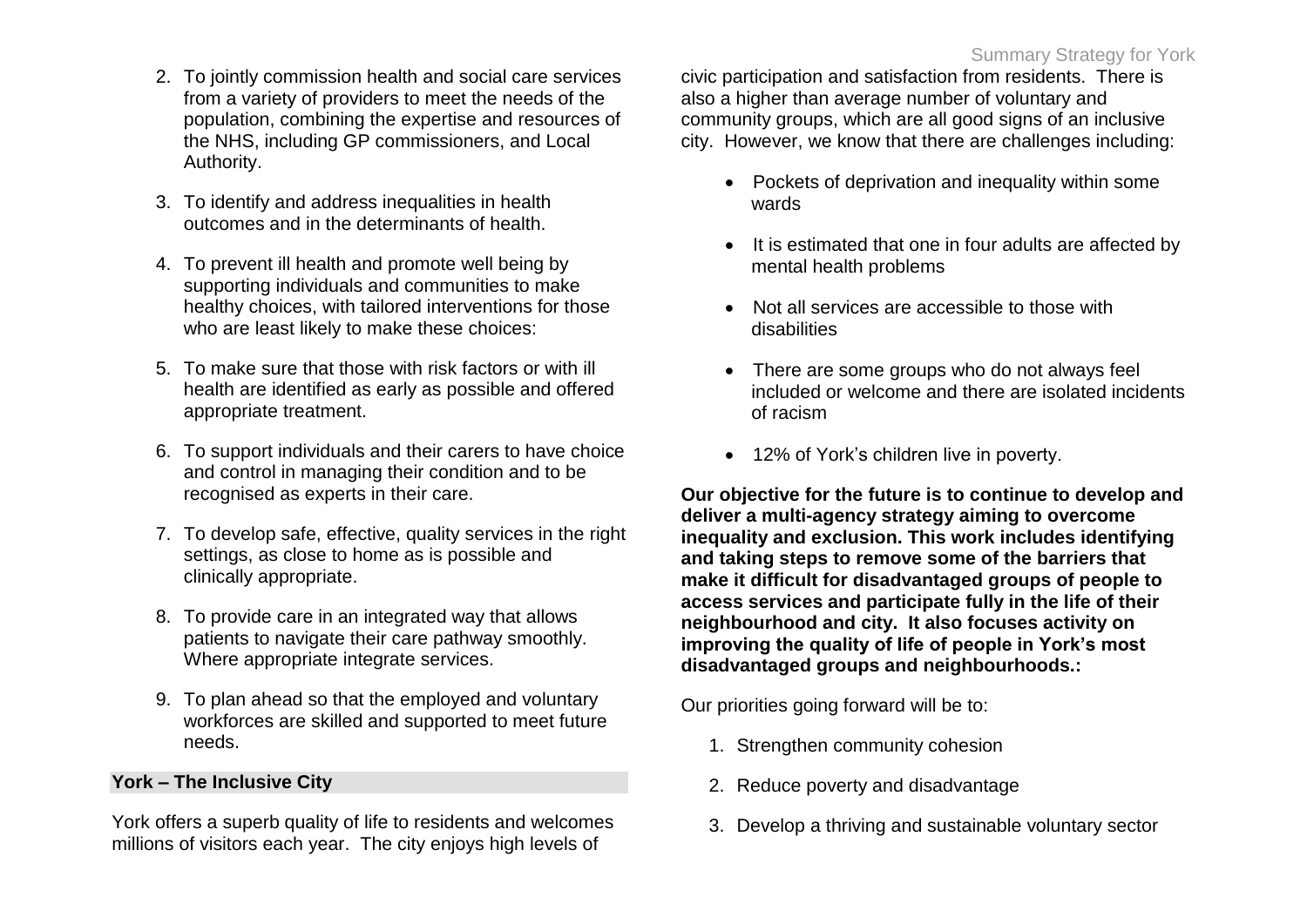## **5. Our Immediate Priorities**

In response to the opportunities and challenges facing the city, Without Walls has identified a number of priorities that are critical to address in order to secure York"s future.

#### **1. Enabling Growth**

The UK's economic recovery is being driven by those city economies which are strong and can compete in the global market. York has been described as the most buoyant economy in the north and has the potential to contribute well beyond its own economic area towards national growth. York sits within two economic areas, the Leeds City Region and North Yorkshire. Within the sub-region York"s labour market has been defined as the city council area, Easingwold and surrounds, Selby and the villages to the north and the Wolds / Weighton / Pocklington area in the East Riding.

The abolition of Regional Development Agencies and a revised public expenditure regime has resulted in a reduced level of resources available for the public sector to lever in private sector investment. Whilst the new Local Enterprise Partnerships (LEPs) continue to develop their precise agendas, it will be important that York positions itself to drive these agendas and continue to "punch above our weight".

The main underlying characteristics identified in relation to York's recent economic history are:

 A growing economy prior to 2003 with the hospitality and retail sectors, finance and business services largely static since. Employment in public administration however, has continued to grow with 26% of all jobs in the city, being in public administration, education and health.

- An expanding higher education and science and technology base, with employment in the three fastgrowing science and technology clusters (Bioscience & Healthcare, IT & Digital and Creative) on track to achieve a target forecast of 19,000 Science City jobs by 2026 and accounting for 16% of total employment.
- The presence of a highly skilled workforce, with 39% of residents working in higher level occupations and 36% qualified to NVQ level 4 and above.
- A high employment rate, with 78.6% of the working age population in employment between June 2008 and March 2009, higher than both the national and regional rate.
- Under average performance in growing its business base.
- A net inflow of commuters data for 2007 shows that 26,300 people commute in to the city (27% of the city"s workforce) while 13,700 commute out.

The economic future of the city is inherently tied to its ability to support existing businesses and attract new investment to York. We need to make York a place where it is "easy to do business'; ensuring that all of the key components from a customer perspective, such as available land, legal and professional support, access to skilled labour, good transportation etc. all come together quickly and seamlessly. The role of the Universities is critical as drivers of economic success, with the start up of new enterprises linked to university research and technological developments and the fact that they act as a catalyst for high-tech inward investment activity.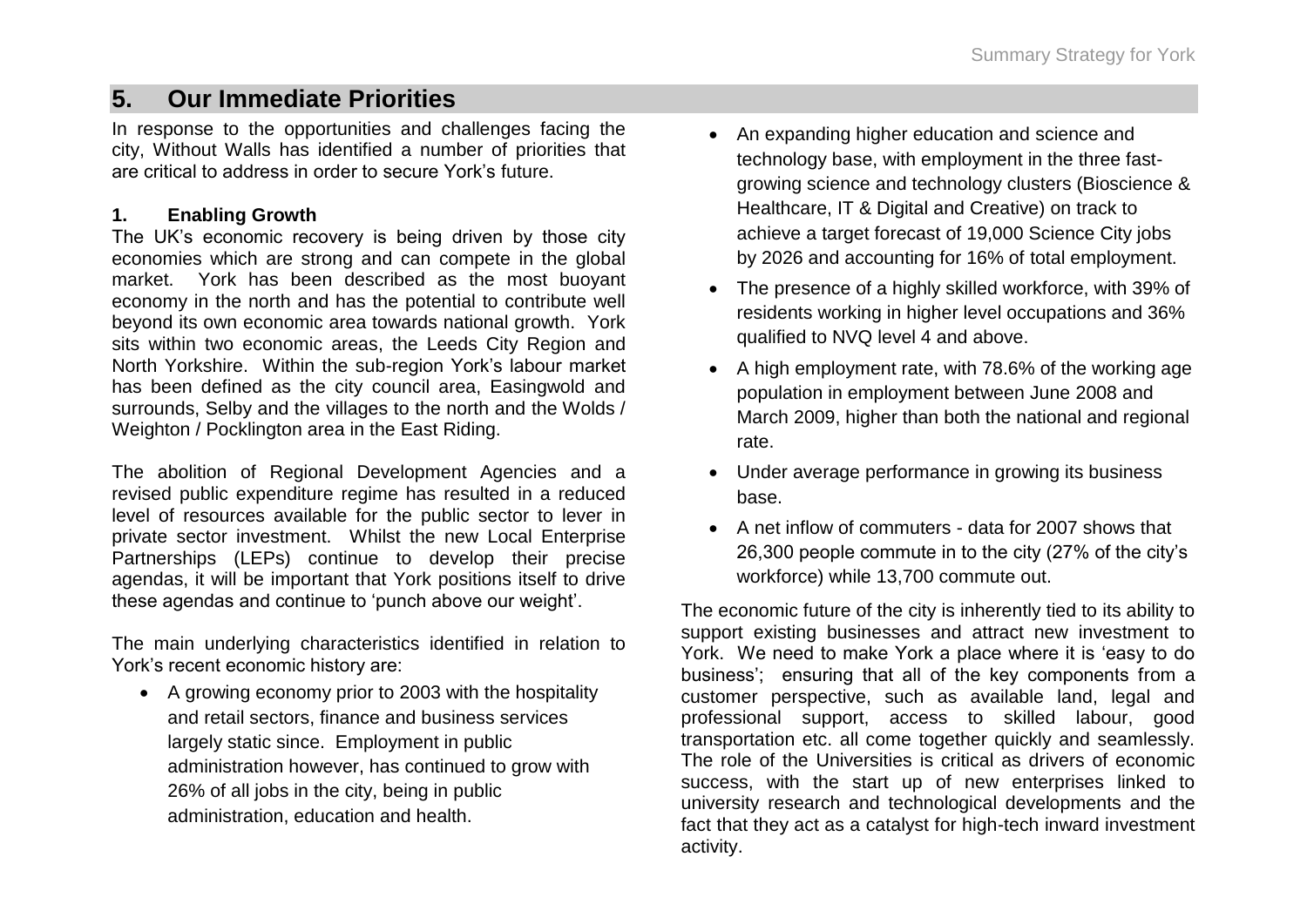Long term growth forecasts for the next decade indicate an additional 3,000 jobs for the banking, finance and business services sector, 2,000 in retailing, hotels and catering and over 800 jobs in the health sector. There is a need to ensure that the necessary skills to fill these opportunities are available in attracting the local workforce.

A general climate of businesses and lending and investment organisations being risk averse following the recession, together with increased global competition, means the city faces a number of challenges. A comprehensive and integrated approach to these challenges will be driven forward via the city"s Economic Strategy. The strategy focuses on building on areas where the city"s economy is competitive and creating the right conditions for growth, including the removal of barriers to growth.

A key challenge for York will be to rebalance the economy by reducing the city"s over dependence on public sector employment and to provide new opportunities for expansion of the private sector. This will include increased employment in the science and technology sectors, greater development of the financial and service sector and by supporting expanding and major businesses in the city to thrive and develop.

In order to grow the economy, York also needs to embrace a more enterprising culture, based on the following principles:

- Empowering residents of all ages with the skills, knowledge and aspiration to take advantage of job opportunities and start up their own businesses
- Making it known that York is a great place to do business, invest in and for talent to remain or locate to.

### **2. Creating the environment for Growth**

The city"s cultural profile is nationally recognised. However, we need to keep pace with other European cities and improve investment in our heritage as a driver for economic growth and in order to reach the status of internationally significant in cultural terms. We need to increase inward investment, business development and the quality of the visitor experience in order to maximise our assets and make York even more of an upmarket tourist destination than it is now.

Figures published by Welcome to Yorkshire and Yorkshire Forward<sup>1</sup> confirm the substantial economic impact that tourism makes on the York economy – seven million visitors, supporting 22,900 jobs and creating a thriving industry worth £443 million. This incorporates the value of conference and business tourism to York, which stands at £205 million.

Investment in quality of place and maximisation of our assets will act as the catalyst for private sector investment. High quality public realm can also improve access to key development sites. It is recognised that the quality of the city centre space and its visitor experience is not as attractive as it should be given its status and role. Interventions to improve quality of space and place and open up development opportunities that link sites more effectively to the city centre are hugely important.

Current projections indicate continued growth in population and employment, which need not necessarily mean spatial growth. The city has significant land and assets within its existing boundaries. The challenge will be to facilitate development of these sites in a manner that maximises use of brown field sites and benefit to the city and the wider region. The city particularly suffers from a lack of concentration of high value office accommodation. There is also a lack of

<sup>1</sup> York Economic Impact Study 2008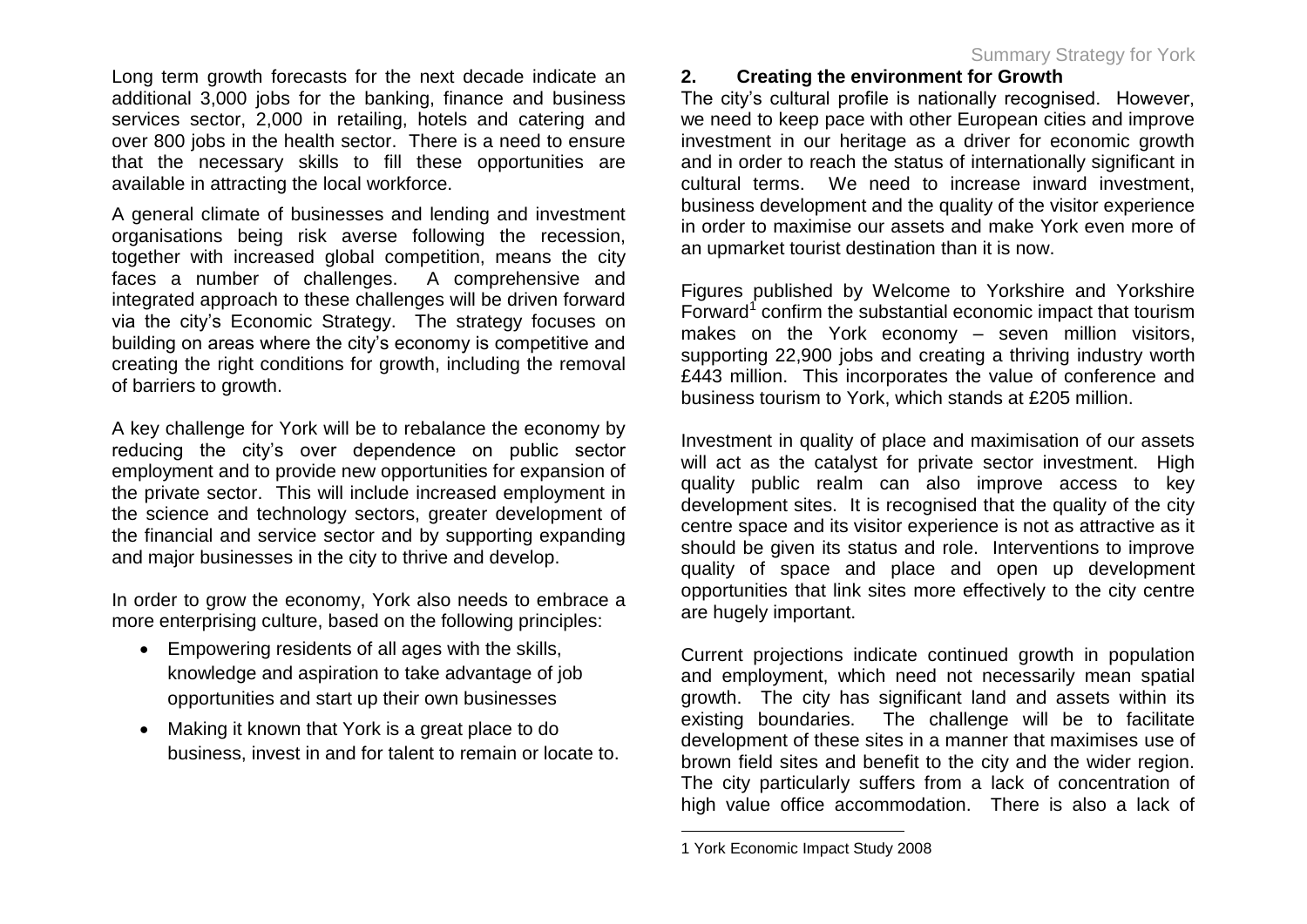suitable premises and spaces for germination and development of creative industries, which could limit the future aspirations of Science City York. The main focus of investment should be to enhance the city centre in order to drive economic growth from the core.

There are a range of long term development opportunities that are critical to the city"s future economic prosperity. These include regionally important sites such as Heslington East and York Central, through to the city centre locations of Hungate and Piccadilly which are key to increasing the vitality and economic performance of the city centre. Other sites at Terry"s and Nestle South offer high quality employment uses and residential growth will be accommodated at Germany Beck, British Sugar and Derwenthorpe.

Increased growth and prosperity places considerable pressure on the city"s transport network and has the potential to increase congestion delay up to 200% by 2026. Congestion stifles economic growth - it is costly to businesses, and detrimental to the health and wellbeing of our population. In the future, the transfer of inward commuting and visitor trips to the Park & Ride service, combined with restricting the availability of city centre parking, will remain a key strategy for reducing trips in the urban area. York"s major scheme bid, Access York, proposes additional Park & Ride facilities and upgrading of the northern outer ring road, as well as improvements to the Bus Network, the Cycling and Pedestrian Networks and Highway Network Capacity.

Another key challenge for the city is to deliver and make the best use of housing, including the right type and mix of housing supply to meet the city"s needs. Affordability is crucial given the significant gulf between average earnings and average house prices. As a result of high purchase prices private rental properties are much sought after, making

#### Summary Strategy for York

rents particularly high. Whilst stock condition in the private sector is relatively good, almost 20% of private sector stock does not meet the decent home standard. The need for suitable accommodation for the city's growing elderly population, additional pitches to meet the needs of the gypsy and traveller community and family housing rather than flats are also key issues.

#### **3. Sharing Growth**

A key ambition is that there should be strong neighbourhoods and communities throughout the city where people have an effective voice in local issues, are able to influence services, get on well together and have opportunities to mix and help each other out. Everyone should feel part of the city and of their local community regardless of how old they are, how long they have lived in the city, or their background.

York has seen strong population growth over the last decade. Between 1997 and 2007, the population grew at an annual rate of 1%, in advance of the national average of 0.4%. The latest population projections for York show that there will be a 30% increase by 2031, bringing the number of residents to 249,000. The age cohorts that are expected to increase the most are for people aged 80-84 (68% increase) and 85 plus (111% increase). This increase will be consistent with the anticipated increase in life expectancy and the national trend of an ageing population, consequently the proportion of older people suffering from dementia is increasing. York"s minority ethnic population also appears to be growing more rapidly than in most other areas, due in part to Higher Education and tourism. The expansion of York University is expected to increase student numbers by 5,000 from 2015 (of those it is estimated that 2000 will be from overseas).

We need to anticipate future challenges and opportunities linked to demographic change, in terms of demand for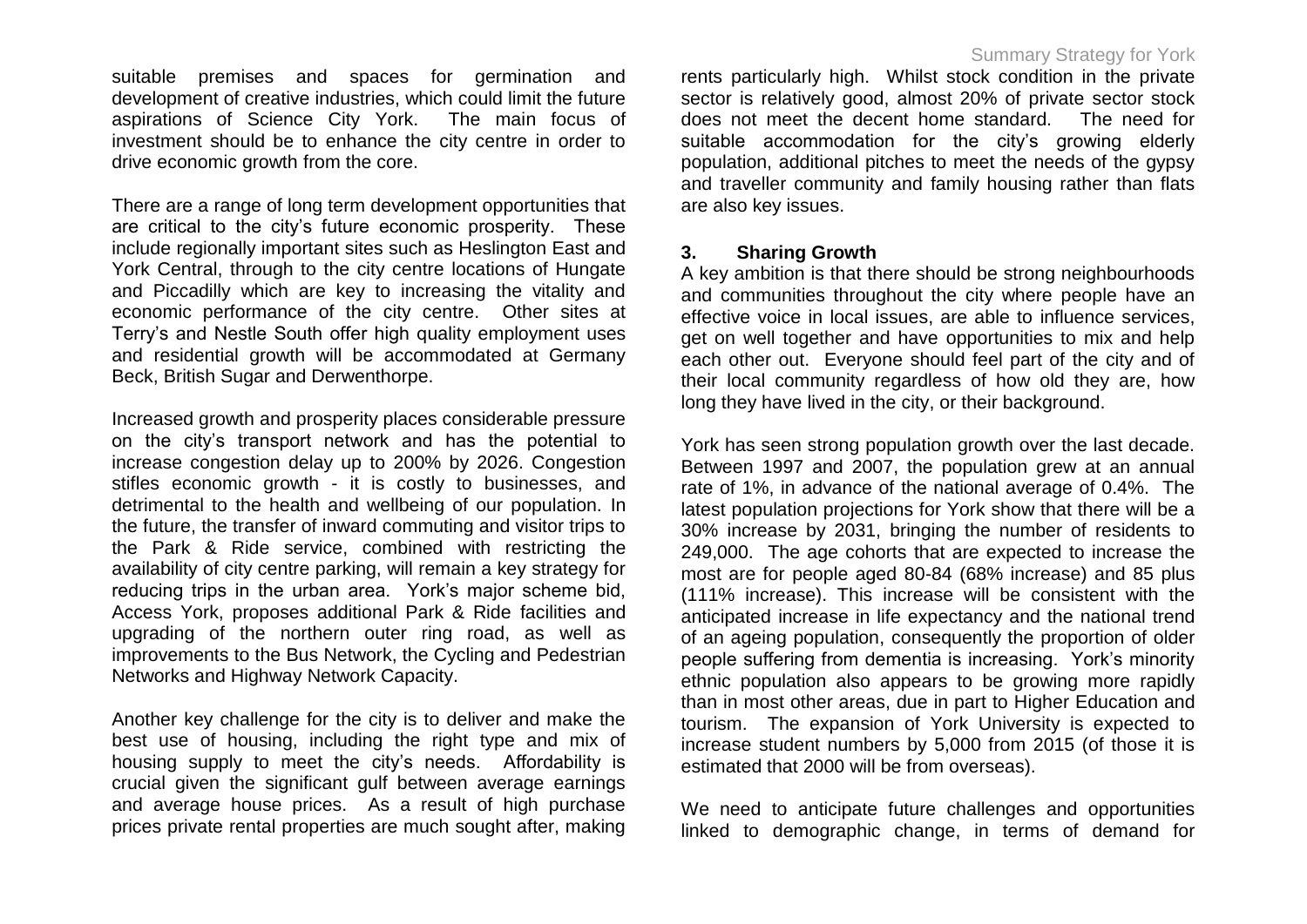services and workforce supply. Increased demand for services, particularly health and social care, requires careful planning. The provision of adult social care services will present as one of the biggest challenges in responding to the change of York"s demography. Customer demand and growing expectations will drive a requirement for the provision of adult care to fundamentally change. The way the Council buys and directly provides services has to change. To continue unaltered would mean a £12 million rise in spending by 2020 to support the growing population of older people, and people with more complex learning and physical disabilities. Services which focus on early intervention and reablement offer residents the opportunity to live independently in their own homes for a longer period of time. Personal budgets are also giving customers the flexibility to buy the care services they need from whomever they choose, not necessarily from a "fixed menu" of care services provided by the local authority.

The opportunities emerging from de-regulation, community empowerment and increasing social action need to be embraced. The drive now is to determine what more individuals and communities can do for themselves in order to build resilience, independence and capacity. This will include exploration of a wider range of organisational structures, particularly through the new powers offered to the Voluntary Sector through the Localism Bill. For example, service delivery through social enterprises, co-operatives, community interest companies and mutuals. Communities need to be helped to increase their sense of belonging by supporting organisations such as community centres to widen the services they offer and encourage local ownership. Together with the sector, opportunities to radically change services will be explored, putting the user first, offering real choice and producing better outcomes from the investment of public money.

These aspirations will be realised through enhanced neighbourhood management support arrangements with a view to providing a more cohesive and efficient approach to service delivery across the city. The aim is to develop the engagement of a wider range of partners, including the voluntary sector, within local areas in order to better understand local community"s needs, aspirations and expectations and to integrate and prioritise service delivery. This will include creation of a Community Information Hub sharing information with partners and co-ordinating activities on the ground. Following this the aim will be to bring together community-based staff and volunteers from across the council and partner organisations into virtual teams working to deliver shared objectives. Key to the success of this approach will be successful engagement with partners both strategically and on the ground.

Although 23% of York residents do volunteer work every month, over half of residents (52%) of working or retirement age have never untaken any unpaid help. People giving their time and energy, unpaid, for the benefit of society is a powerful force for change and essential to the effective functioning of Voluntary Sector organisations. The Sector need access to good quality affordable support in order to fulfil their potential and partners will work together to provide it, particularly York Council for Voluntary Services (CVS). Actions emanating from the Volunteering City Group's new Business Plan, the CYC Volunteering Strategy and new Volunteering Charter for York will develop a volunteering infrastructure to increase volunteering and enable people to make a positive difference to their community. In particular, Partners will ensure that the Voluntary and Community Sector is given access to relevant procurement opportunities especially in providing social care and services for young people and delivering the city"s recycling and green agendas.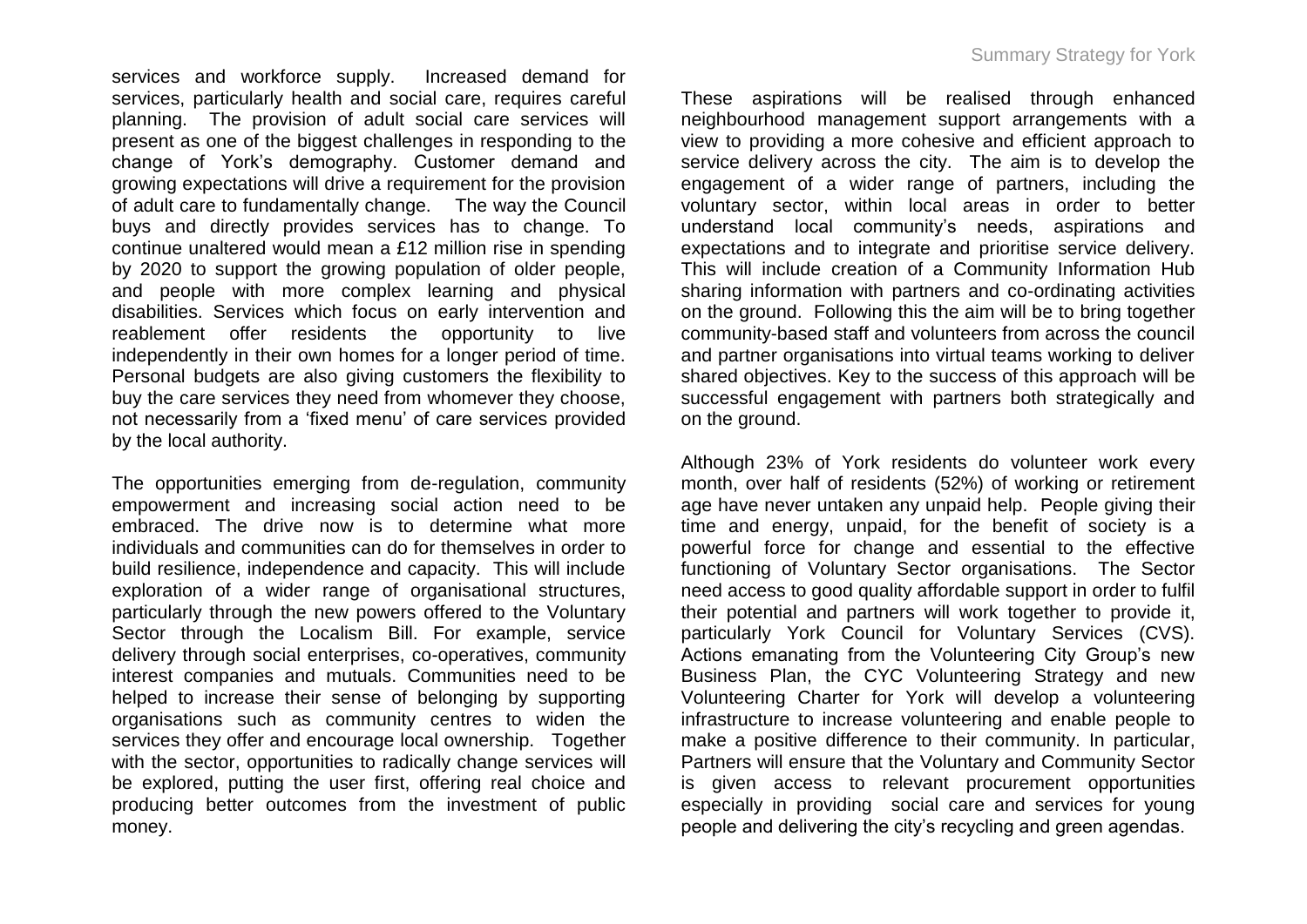An essential factor affecting people's quality of life is that they feel safe and secure in their home and local area. Although not necessarily the perception, crime has been falling, and York is one of the safest cities in the country. Nonetheless, there are still challenges, particularly concerning crime hotspots, bike theft and anti-social behaviour. Neighbourhood working arrangements and area based management will have a greater role in tackling area based crime and anti -social behaviour.

.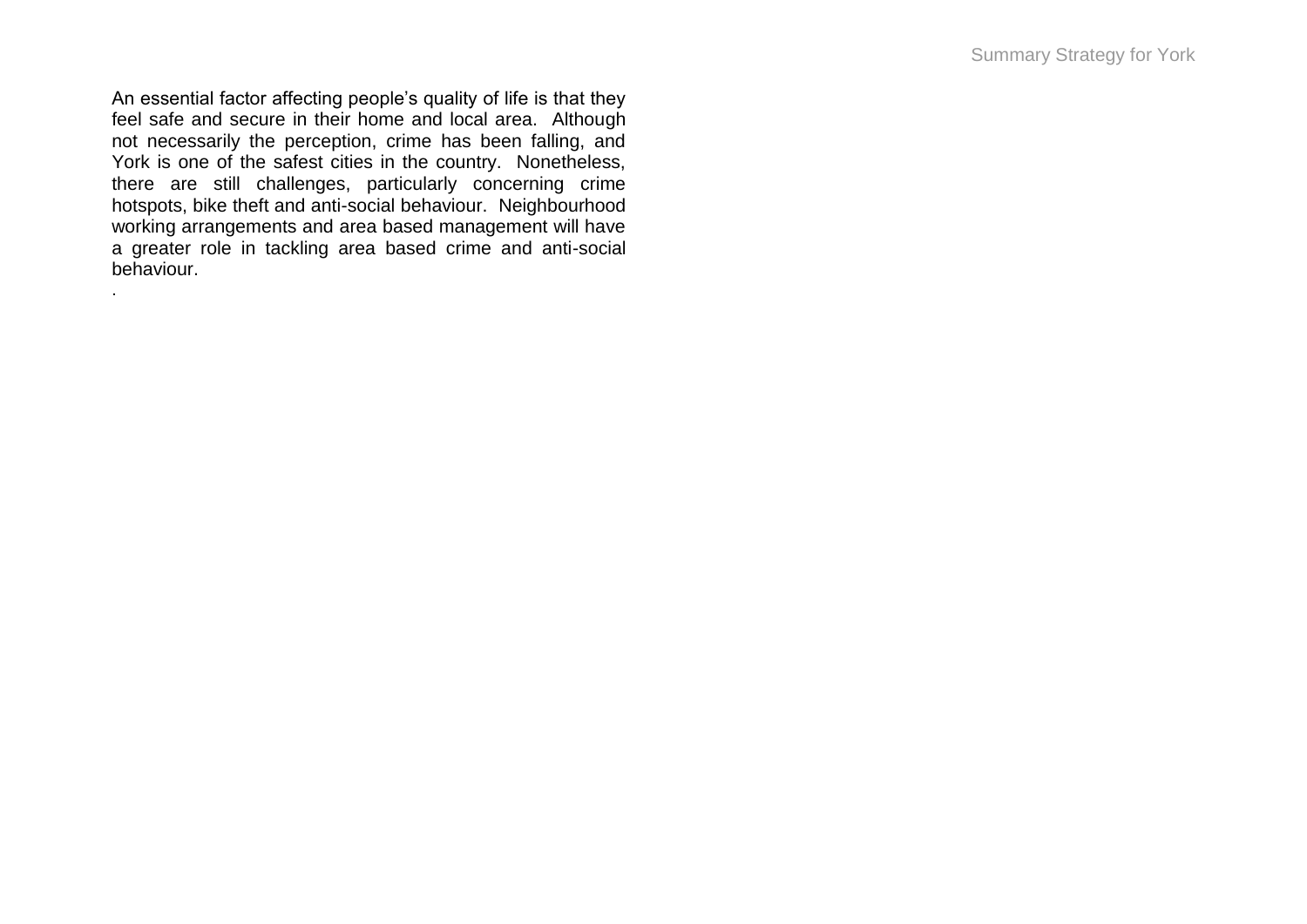## **York – a city making history – City Action Plan 2011 - 2015**

.

Summary actions relating to each of the Partnership"s priority themes are set out below, with more detail about activities planned in the City Action Plan 2011 -2015.

| <b>Priority</b><br><b>Theme</b>                         | <b>Action 1</b>                                                                                                                                  | <b>Action 2</b>                                                                                                                                                     | <b>Action 3</b>                                                                                                                                                                                   | <b>Action 4</b>                                                                                                                                                                                               |
|---------------------------------------------------------|--------------------------------------------------------------------------------------------------------------------------------------------------|---------------------------------------------------------------------------------------------------------------------------------------------------------------------|---------------------------------------------------------------------------------------------------------------------------------------------------------------------------------------------------|---------------------------------------------------------------------------------------------------------------------------------------------------------------------------------------------------------------|
| <b>Enabling</b><br><b>Growth</b>                        | Develop the city's<br>knowledge economy to<br>its full potential                                                                                 | To support York's<br>existing businesses to<br>thrive and develop whilst<br>bringing in new<br>companies to invest in<br>the city and fostering<br>emerging sectors | Drive the skills provision<br>and workforce<br>development approach in<br>the city so that it supports<br>the needs of business,<br>the city's economic vision<br>and ambitions of its<br>people. | Facilitate an increase in<br>business start-up rates in<br>York, including social<br>enterprises and<br>community interest<br>companies and<br>cooperatives.                                                  |
| <b>Creating the</b><br><b>Environment</b><br>for Growth | Bring forward land for<br>high quality, sustainable<br>development and<br>business accommodation<br>that positively enhances<br>the city.        | Tackle transport<br>congestion and address<br>air quality and travel<br>issues in, around and<br>across York.                                                       | Enhance York's heritage<br>and cultural sector and<br>use them as a driver for<br>economic growth.                                                                                                | Facilitate a housing<br>supply that better meets<br>York's needs.                                                                                                                                             |
| <b>Sharing</b><br><b>Growth</b>                         | Foster a vibrant civic<br>society with a strong<br>volunteering ethos,<br>community ownership<br>and thriving voluntary<br>and community sector. | Embrace the city's<br>changing ethnic make up<br>to build strong<br>communities celebrating<br>our diverse cultures.                                                | Work with the community<br>at a neighbourhood level<br>to tackle community<br>priorities.                                                                                                         | Promote the wellbeing of<br>all the city's residents<br>recognising its changing<br>demography and in<br>particular meeting the<br>health and social care<br>needs of the city's<br>growing older population. |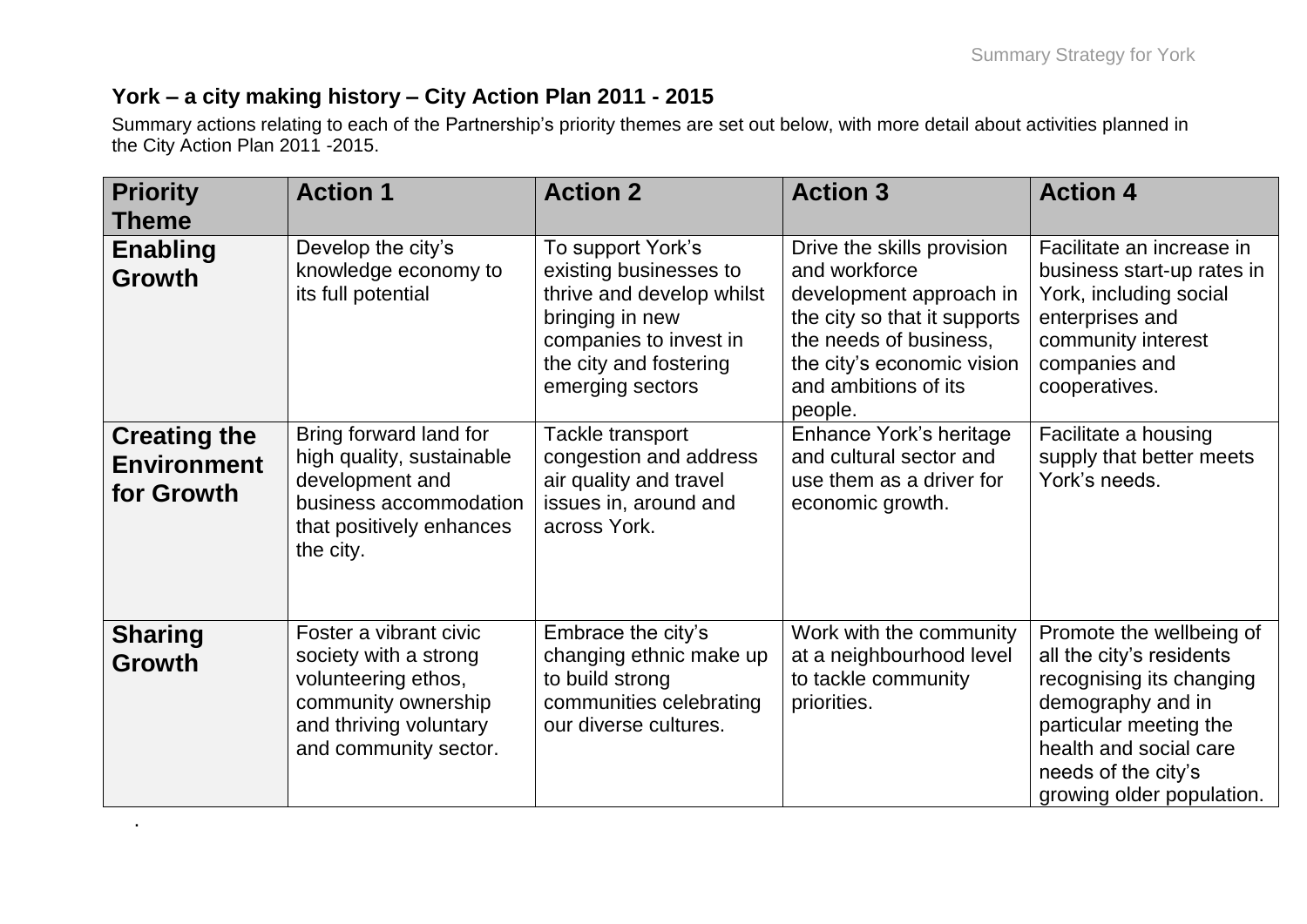## **6. Delivering our Priorities**

There are many plans and partnerships within the city that have been created to address challenges and take advantage of the opportunities we face. This section sets out their individual roles in achieving the strategic ambitions and realising our vision. Membership of Without Walls is drawn from a wide range of public, private and voluntary organisations, as well as working groups established to tackle specific issues.

#### **Without Walls Partnership Board**

The Board has responsibility for setting out and ensuring delivery of the long-term vision and Strategy for York through the City Action Plan. The Without Walls Board takes into consideration all the latest information and analysis and debates options for the city. Without Walls partners are committed to making our way of life more sustainable, our communities more inclusive and enhancing quality of life in the city. The Board ensures that these principles underpin all improvement priorities as a partnership going forward.

The purpose of the WOW Board is:

- To be a voice for York, working as ambassadors for the city and articulating York's ambition:
- Horizon scanning, taking the long view of York's future and identifying challenges and opportunities for the city;
- Setting annual priorities for York from the 4-year City Action Plan and establishing expert panels or task and finish groups to ensure delivery where necessary;
- Providing strategic direction for the WOW partnership and reviewing and evolving the City Plan to respond to changing times;
- Ensuring the principles of sustainability and inclusion are woven throughout the Partnership"s work.

#### **Theme Partnerships**

The role of the themed partnership is to oversee delivery of their element of the Strategy for York. Delivery Partnerships are also

tasked with contributing to achieving the aims set out in the City Action Plan 2011-2015.

The diagram that follows sets out how Without Walls Partners work together to deliver the Strategy for York and City Action Plan priorities.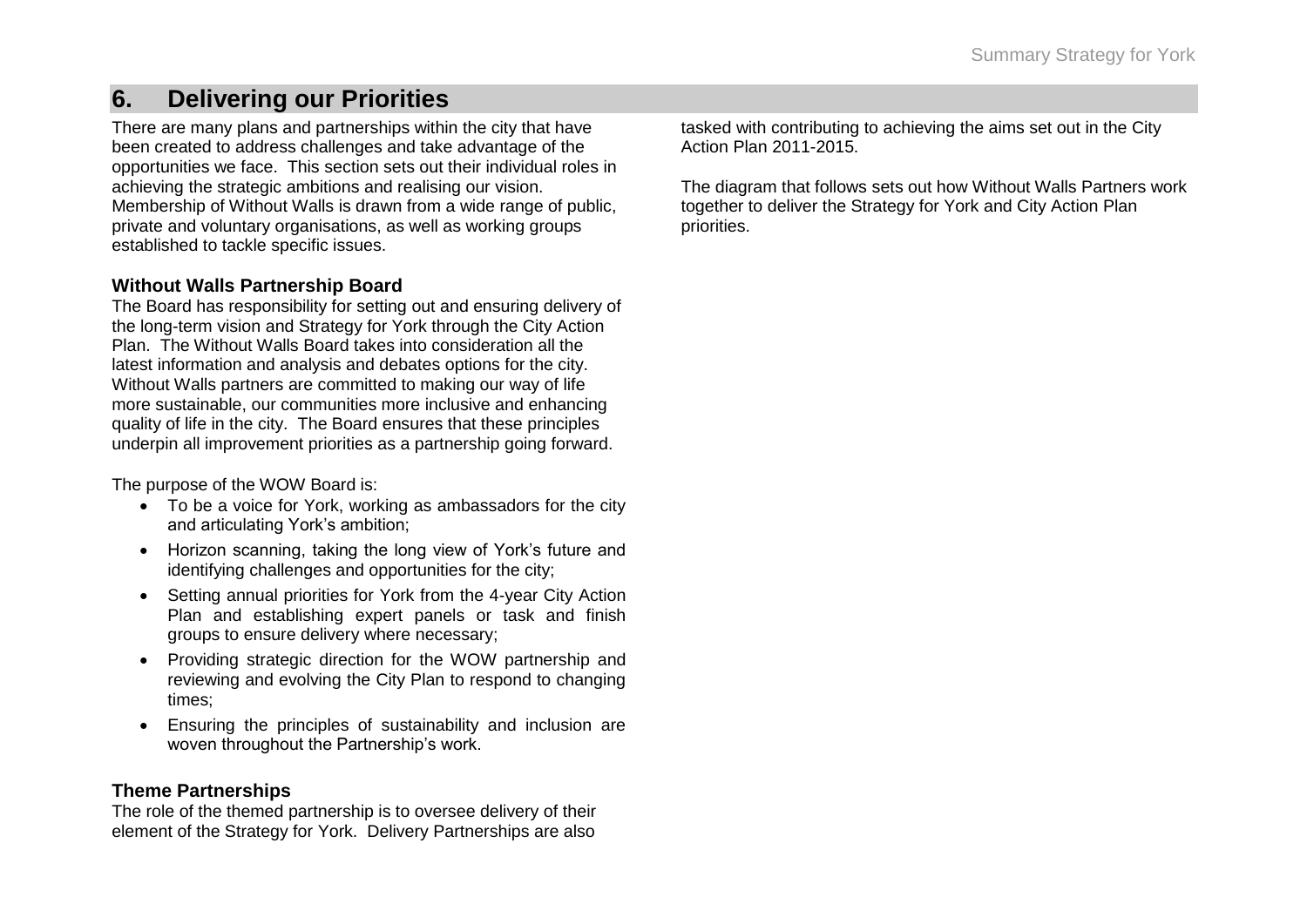

**Lead Deliverers work through a variety of mechanisms to meet City Action Plan aims**